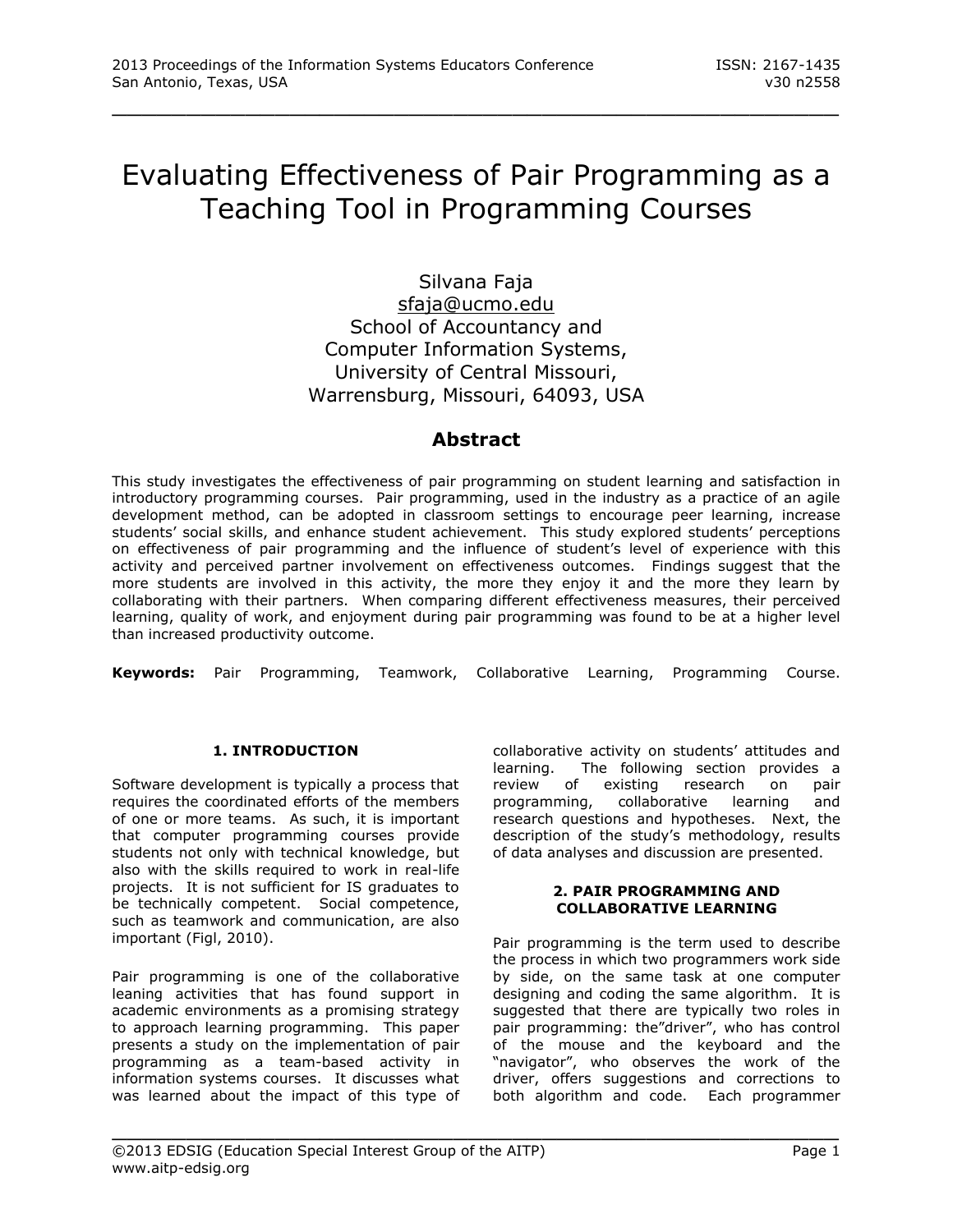takes a turn at being the "driver" and the "navigator". The two programmers collaborate in designing, coding and reviewing. Pair programming is one of the key practices in Extreme Programming (XP) (Beck, 2000). XP is one of the most popular agile software development methodologies with a strong focus on personal interactions among software developers. Benefits of pair programming include ability to notice more details when working in pairs, encouragement of best programming practices and sharing expertise (Wray, 2010).

Collaborative learning involves groups of students working together. Pair programming can be considered a model of collaborative learning. It incorporates the critical attributes of a collaborative learning activity: 1) common task; 2) small group learning; 3) cooperative behavior; 4) interdependence; and 5) individual accountability (Preston, 2005). There has been a significant amount of research on pair programming used as a collaborative learning tool in the traditional classroom. More recently, pair programming has been adopted in distance education, also known as virtual pair programming or distributed pair programming (Hanks, 2008; Edwards, Stewart & Ferati, 2010; Zacharis, 2011).

Studies on pair programming in the classroom have sought to capture both students' attitudes towards pair programming, as well as measure the actual benefits of pair programming such as improved learning and academic performance. Most of the previous research that has explored students' perceptions suggests that students have a positive attitude toward collaboration and communication that takes place during pair programming (Howard, 2007) and that they perceive that pair programming helped them develop teamwork skills (Cliburn, 2003; Edwards, Stewart & Ferati, 2010). It has been reported that students enjoyed working in teams (Williams & Kessler, 2001; Cliburn, 2003; McDowell et al., 2006; Howard, 2007; Chigona & Pollock, 2008; Mentz at al., 2008; Zacharis, 2011). In addition, students who worked in pairs reported higher confidence in the correctness of program solutions compared to individual programmers (Williams & Kessler, 2001; Werner, Hanks & McDowell, 2004; McDowell et al., 2006; Braught, Wahls & Eby, 2011). Several studies indicate that pair programming reduced student frustration (Howard, 2007; Simon & Hanks, 2008; Braught, Wahls, & Eby, 2011). Collaborative learning is considered one of the main benefits of pair programming in both professional and educational setting. Several studies indicated that students perceive they learned more by working with a partner than they would have by working alone (Cliburn, 2003; Carver et al., 2007; Edwards et al., 2010).

Other studies have focused on the impact of implementation of pair programming on academic performance and learning. The findings of these studies are not consistent. Some of them report higher assignment grades for pairs compared to solo programmers, greater likelihood of course completion and higher pass rates (Williams et al., 2002; McDowell et al., 2006; Mendes et al., 2006; Chigona & Pollock, 2008). These findings are not supported by all studies. A study by Zacharis (2011) showed that assignment grades for pairs were not significantly different from solo students. Individual exam grades (a measure of their knowledge of course material) were not different for those who used pair programming vs. those who did not (Williams et al., 2002; McDowell et al., 2006). There were cases when students felt that they understand their programs better when they work by themselves (Simon & Hanks, 2008).

In addition to academic performance, previous research has focused on other potential benefits of pair programming in the classroom, such as program quality and productivity. Many studies showed that pair programming improves the quality of the programs. Studies by Williams & Kessler (2001), McDowell et al., (2006), Chigona & Pollock (2008) and Zacharis (2011) report findings that students working in pairs produced better programs and higher software quality. Muller (2007) also showed that for simple problems, pair programming lead to fewer mistakes.

However, previous research does not provide the same support for the impact on productivity. Zacharis (2011) and Salleh et al., (2011) found that paired students were more productive than individual programmers and they completed tasks in a shorter amount of time. On the other hand, Simon and Hanks (2008) found that pair programming may or may not take less time. Another study by Williams & Kessler (2001) found that time for pairs and individuals was the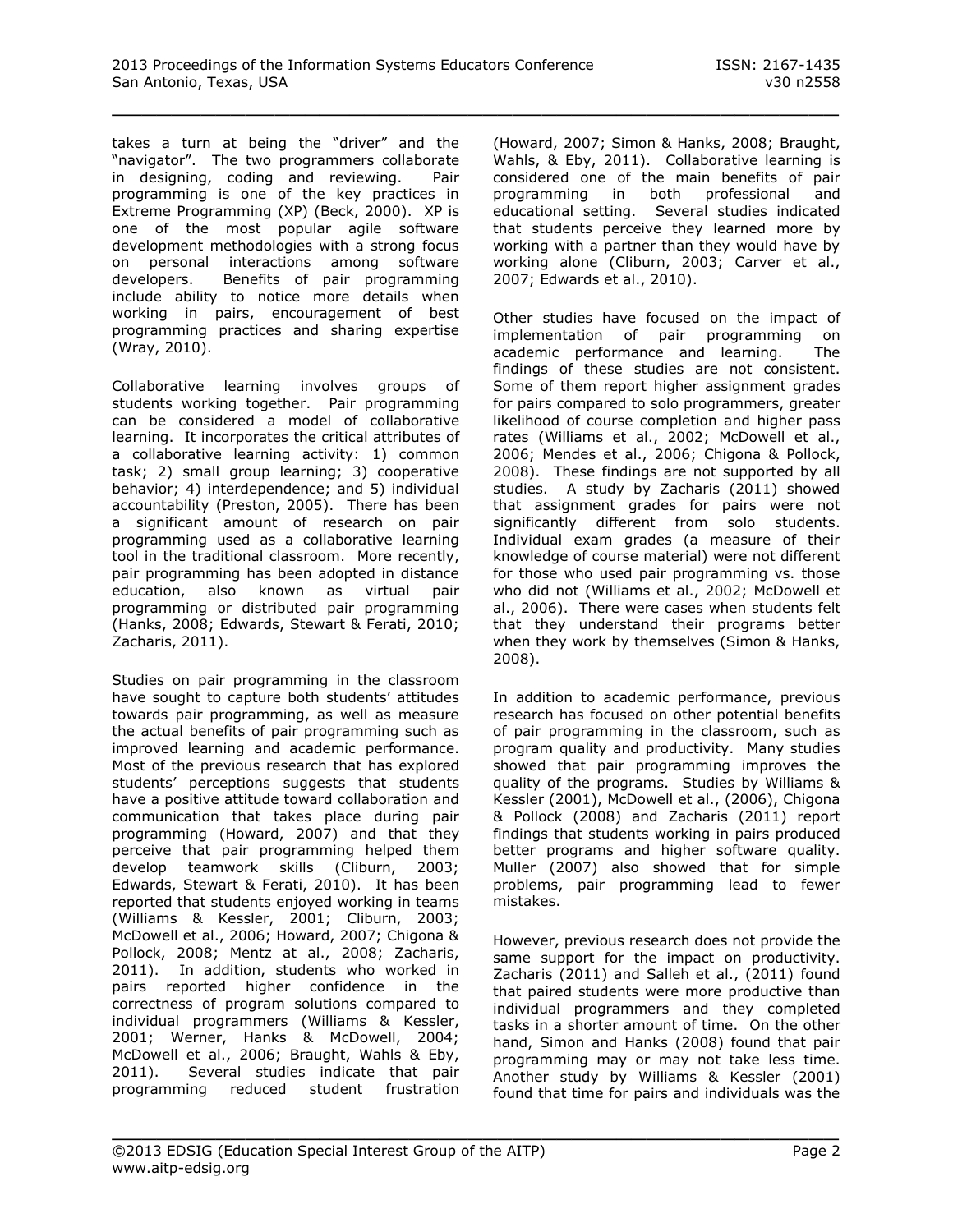same. This is in line with research findings on pair programming in general that indicate that collaborating pairs do not exceed the performance of its best member working alone (Balijepally et al., 2009).

Outcomes of the adoption of pair programming have not been the only areas examined by previous research. The review of the literature on pair programming in computing education revealed other areas that have been of interest to educators and researchers. Several studies focused on the pair formation approach. In some studies, pairs were assigned randomly (Mendes, Al-Fakhri & Luxton-Reilly, 2006; Muller, 2007; Hahn, Mentz & Meyer, 2009). Some other studies used matching pairs, based on criteria such as academic performance (Williams & Kessler, 2001; Choi et al., 2009; Zacharis, 2011). Van Toll, Lee & Ahlswede (2007) suggested that pair programming works best when programmers in a pair are of slightly different skill level. Bevan et al., (2002) also suggested pairing based on the skill level. Based on their experience of using pair programming in the classroom, disparity between the experience levels of students in a pair was one of the sources of intra-pair stress. Another factor of interest in team design was pair rotation versus same partner throughout the semester. Pair rotation was reported as an approach used by many studies (Carver et al. 2007; Braught et al., 2011). In some other studies students worked with the same partner during the semester (McDowell et al., 2006).

While research described above has provided theoretical and practical contributions to this area, adoption of pair programming as a teaching method can be further investigated using models and theoretical concepts from research on collaborative learning and teamwork effectiveness in educational settings. Little has been done to date to associate these two areas. The purpose of this study is to contribute in this direction by examining students' perceptions of effectiveness of pair programming as a learning activity and some of the factors that might influence these perceptions.

Based on the review of previous research, this study considered these factors of the effectiveness of pair programming as a teamwork activity: confidence in quality of work completed in pair, perceived productivity, enjoyment, and perceived learning. One

approach to examine these perceptions would be to analyze which of the outcomes were considered to be more strongly impacted by the use of pair programming. The following research question will be addressed in this study:

*Research question 1:* What is the relative importance of perceived outcomes of pair programming by students?

Despite significant amount of research conducted on pair programming as a collaborative teaching method, there is still a need to investigate the factors affecting pair programming's effectiveness (Salleh, Mendes, & Grundy, 2011). As indicated in the previous literature review, most of the previous research has focused on factors such as the optimal pair formation approach, or level of complexity of the task. Literature on teamwork in educational settings suggests that previous experience with teamwork and task experience may have a beneficial effect on satisfaction with the teamwork activity. Littlepage, Robison & Reddington (1997) found that both group and task experience leads to better group performance. Wong, Shi & Wilson (2004) found that previous experience with teamwork influenced teamwork satisfaction. Hamlyn-Harris (2006) also looked at this relationship, but their study did not show a significant relationship between these two factors. This factor has yet to be investigated in the context of pair programming. In the reviewed studies, pair programming was implemented in a varying number of course activities ranging from a few labs or assignments to all labs and/or assignments. However, none of them has explored the effect that experience or the number of pair programming activities the students participates might have on their satisfaction and learning.

As such this study will test the following hypothesis:

*Hypothesis 1:* Students experience with pair programming activities is positively related to their perceptions of pair programming effectiveness.

Like any other team activity, one concern educators have about using pair programming is unequal participation of pair members. Cliburn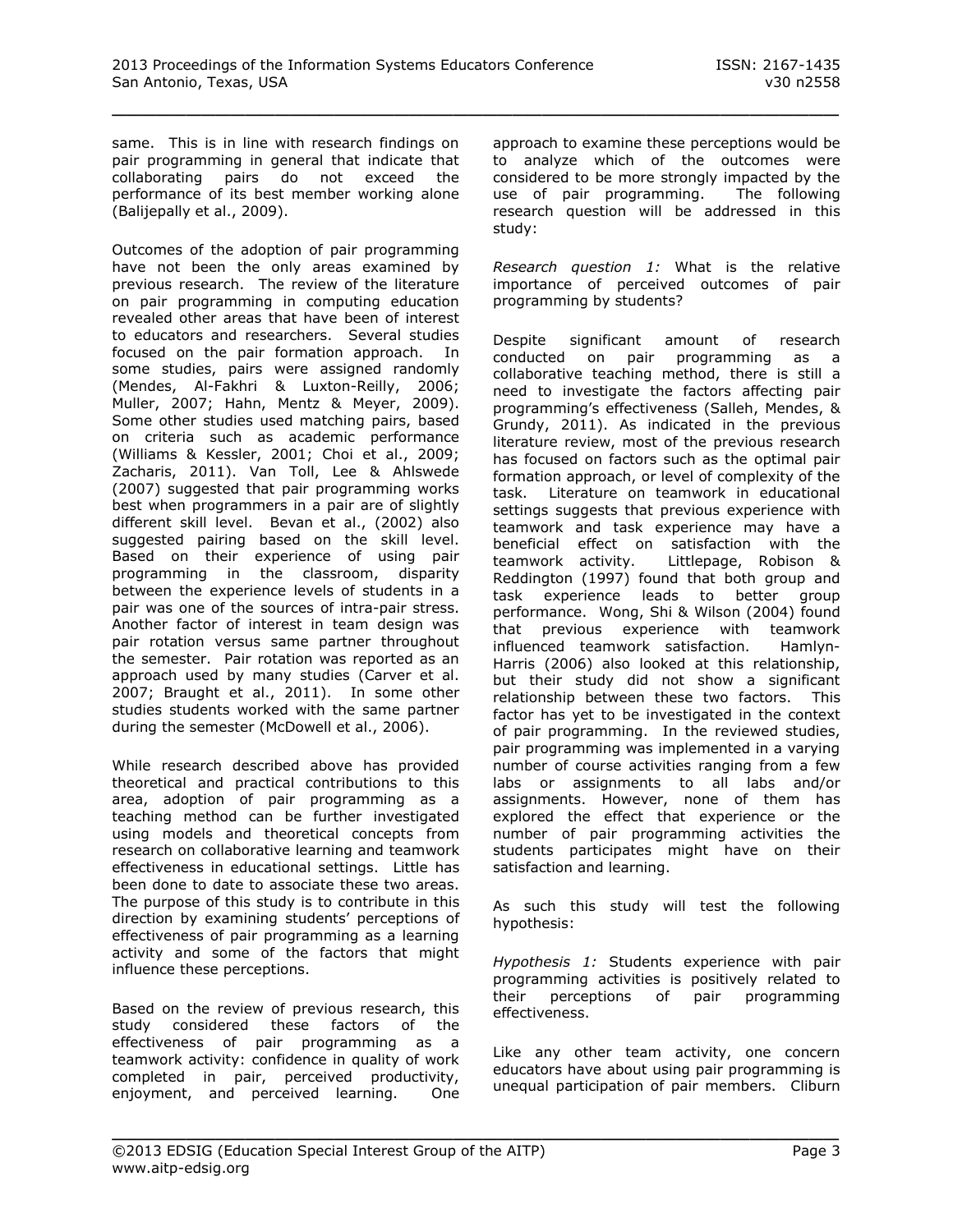(2003) suggested changing partners throughout the semester as an approach to deal with "freeriders". A known phenomenon in teamwork activities is that of social loafing, which occurs when individuals working together in groups put less effort than when they work individually (Balijepally et al., 2009). Hasan and Ali (2007) considered perceived loafing in the context of IS education. Perceived loafing is the perception that one or more other group members are contributing less than they could to the group. In their study, perceived loafing was found to have a significant impact on the success of the project, but not on the student learning from the team project. So the learning was not affected by other members' efforts. Jassawalla, Sashittal & Malshe (2009) explored students' perceptions of consequences of social loafing in group work. They found that the quality of work of the social loafer in the team does not directly affect team performance, because the rest of the team works harder to compensate for the poor work of a loafing team member. Instead, it is the distractive effect of having such a team member that affects the performance.

In the context of this study, it would be of interest to explore how the partner's collaborative effort might influence the outcomes for the other member in the pair programming team. Pair programming approach as a method can help alleviate this issue since students have to switch roles periodically. Based on this and previous research findings, it can be assumed that partners will put a similar effort during pair programming activities and perceptions of partner's effort will not impact the students' perceptions of effectiveness of pair programming activities.

*Hypothesis 2:* Perceived partner's effort will not influence students perceptions of effectiveness of pair programming.

Next section describes the methodology used in this study to answer the research question and test these two hypotheses.

# **3. METHODOLOGY**

The study was conducted in the context of an introductory programming course for computer information systems students in a midwestern university during the time period of four semesters. The purpose of the course is to

introduce principles and practice of software development using the object-oriented programming approach and develop problem solving skills necessary to develop software solutions to problems.

The first semester served as a pilot semester for the implementation of the pair programming approach. The survey was not administered during this first semester to avoid any confounding effect of implementation issues. A total of 82 students were enrolled in the different sections of the course during the three subsequent semesters. The number of students completing the survey was 64 and the number of valid responses was 63.

There were 8-9 hands-on or lab sessions during the course of the semester. In some of the sessions students were asked to work in pairs. Before the first pair lab session, students were introduced to pair programming through a short presentation and a video that demonstrated how pair programming works. In addition to explaining the rules of this class activity, it was important that students understood that this was a component of an actual software development method. Each session covered a different activity. Following the guidelines for implementing pair programming in the classroom by Williams et al., (2008), students were assigned into pairs by the professor instead of letting students choose their partners. Students had different partners during the semester. During the lab sessions where pair programming was used, pairs were closely monitored to ensure that they were using the pair programming method, such as the use of a single computer and role switching, to ensure that both students in the pair had a chance to be in both roles during the session. At the end of the semester students were asked to complete a survey about their experiences with the pair programming activities during the semester. The survey was completed anonymously.

The survey items and the constructs they measured are presented in Table 1 in the Appendix. In addition to questions related to the four effectiveness outcomes, the survey included questions about the partner involvement during pair sessions and the number of pair lab sessions the student participated during the semester. Participants responded to statements using Likert scales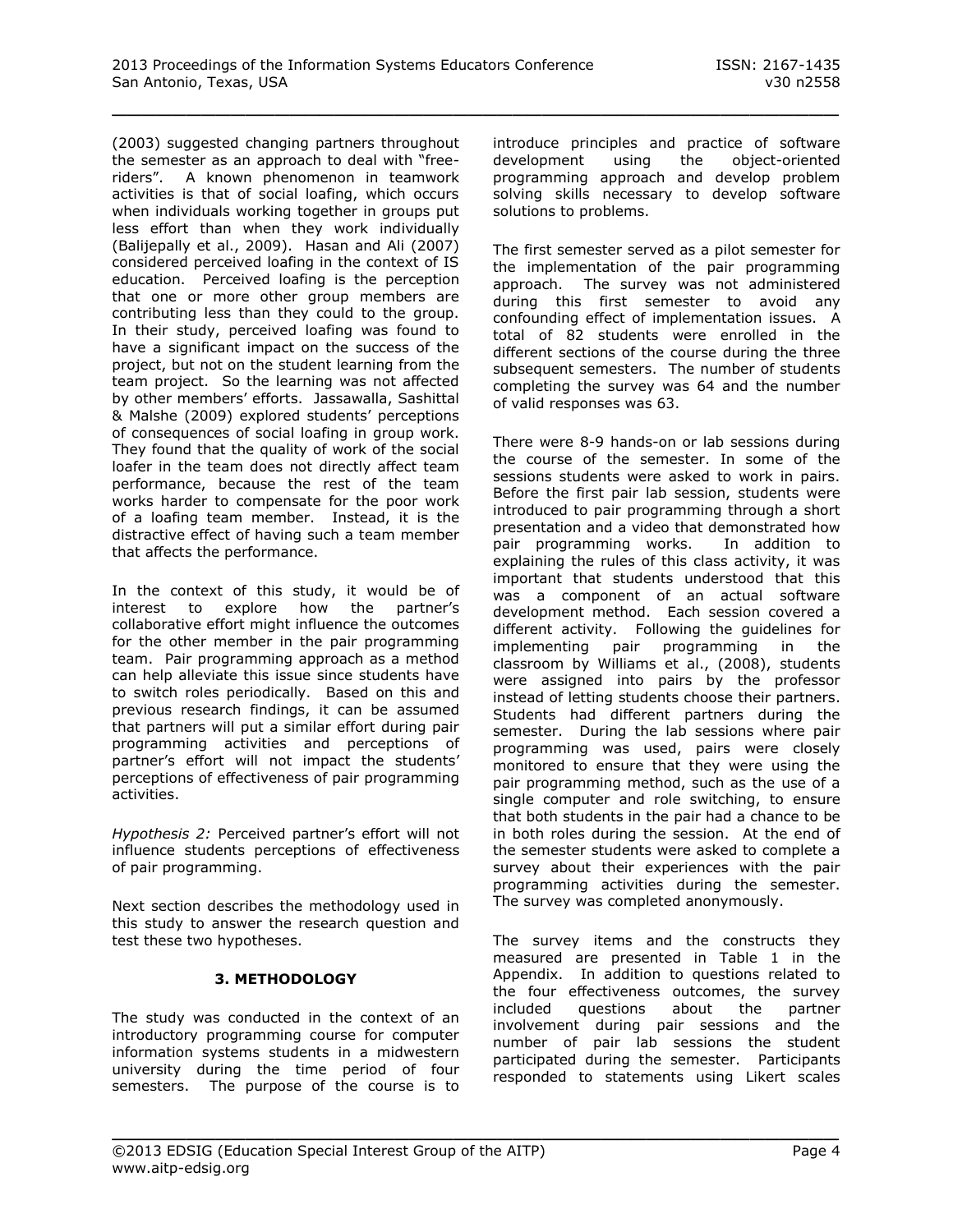anchored by (1) Strongly Agree to (5) Strongly Disagree.

In this study, confidence in quality represents the strength of the student's perception of the quality of the pair's programming solution. Productivity represents student's perception of the time used to complete the exercise, and perceived learning represents student's perceptions of the learning that took place during the pair activities compared to individual ones. Most of the items were adopted by Chigona and Pollock (2008) and the last item was adopted by Howard (2007).

#### **4. RESULTS AND DISCUSSION**

A summary of students' responses for effectiveness items is presented in Appendix, Table 1. Data showed that except for the productivity, the majority of students either agree or strongly agree with statements that compare benefits of pair programming over working individually. Reliability analyses were initially performed on the items used to measure students' perception of pair programming activities. The alpha scores were within the acceptance range. Cronbach's alpha for confidence in quality was 0.74, enjoyment was 0.93, and perceived learning 0.84.

The first research question aims at exploring the relative importance of perceived outcomes and benefits of pair programming by students. Table 1 shows descriptive statistics for the variables that represent the various outcomes of pair programming activity.

#### **Table 1. Descriptive statistics for effectiveness outcomes**

Results show that the mean for perceived learning is the lowest among the four outcomes

| <b>Variables</b>      | Mean | <b>Standard</b><br>deviation |
|-----------------------|------|------------------------------|
| Perceived learning    | 2.22 | 0.82                         |
| Confidence in quality | 2.37 | 0.88                         |
| Enjoyment             | 2.38 | 1.10                         |
| Productivity          | 2.70 | 112                          |

measured in this study, which means that the students have a higher level of agreement with statements that represent enhanced learning during pair programing activities. Perception of productivity, as measured by the time to complete the activity, has the highest mean. This indicates that students do not perceive that their productivity was increased during pair programing at the same level as the other effectiveness measures. In order to draw any conclusion about these differences in perceptions about the outcome measures and their ranking, paired samples t-tests were performed to determine whether these mean values are significantly different. Results of these analyses are shown in Table 2.

| <b>Effectiveness</b><br>measures<br>comparisons                | Mean<br>diff. | t                | df | Sig                   |
|----------------------------------------------------------------|---------------|------------------|----|-----------------------|
| Perceived<br>learning vs.<br>Confidence in<br>quality          | $-.15$        | $-1.81$          | 62 | .074                  |
| Perceived<br>learning vs.<br>Enjoyment                         | $-.16$        | $-1.64$          | 62 | .106                  |
| Perceived<br>learning vs.<br>Productivity                      | -.48          | $-3.92$          | 62 | $.000*$               |
| Enjoyment vs.<br>Confidence in<br>quality                      | .02           | .20              | 62 | .843                  |
| Confidence in<br>quality vs.<br>Productivity                   | $-.33$        | $-2.99$          | 62 | $.004*$               |
| Enjoyment vs.<br>Productivity<br><b>Results</b><br>Table<br>2. | $-.32$<br>of  | -2.56<br>t-tests | 62 | $.013*$<br>for<br>the |

**differences among outcomes**

These tests showed that students' perceptions of learning, their enjoyment and confidence in the quality of the program developed during the pair programming activity were significantly higher than their perceptions of productivity. Results of the tests also indicate that there are no significant differences among perceived learning, enjoyment and confidence in quality. Based on these analyses we can conclude that in this study students' perceptions of increased learning, improved quality of their work and enjoyment during the collaborative work in the pair programming activities are at similar levels. However, their perceptions of improved productivity due to working in pair are significantly lower than the three other outcomes. This findings does not necessarily diminishes the benefits of this activity. Compared to industrial settings where productivity and quality are the main concerns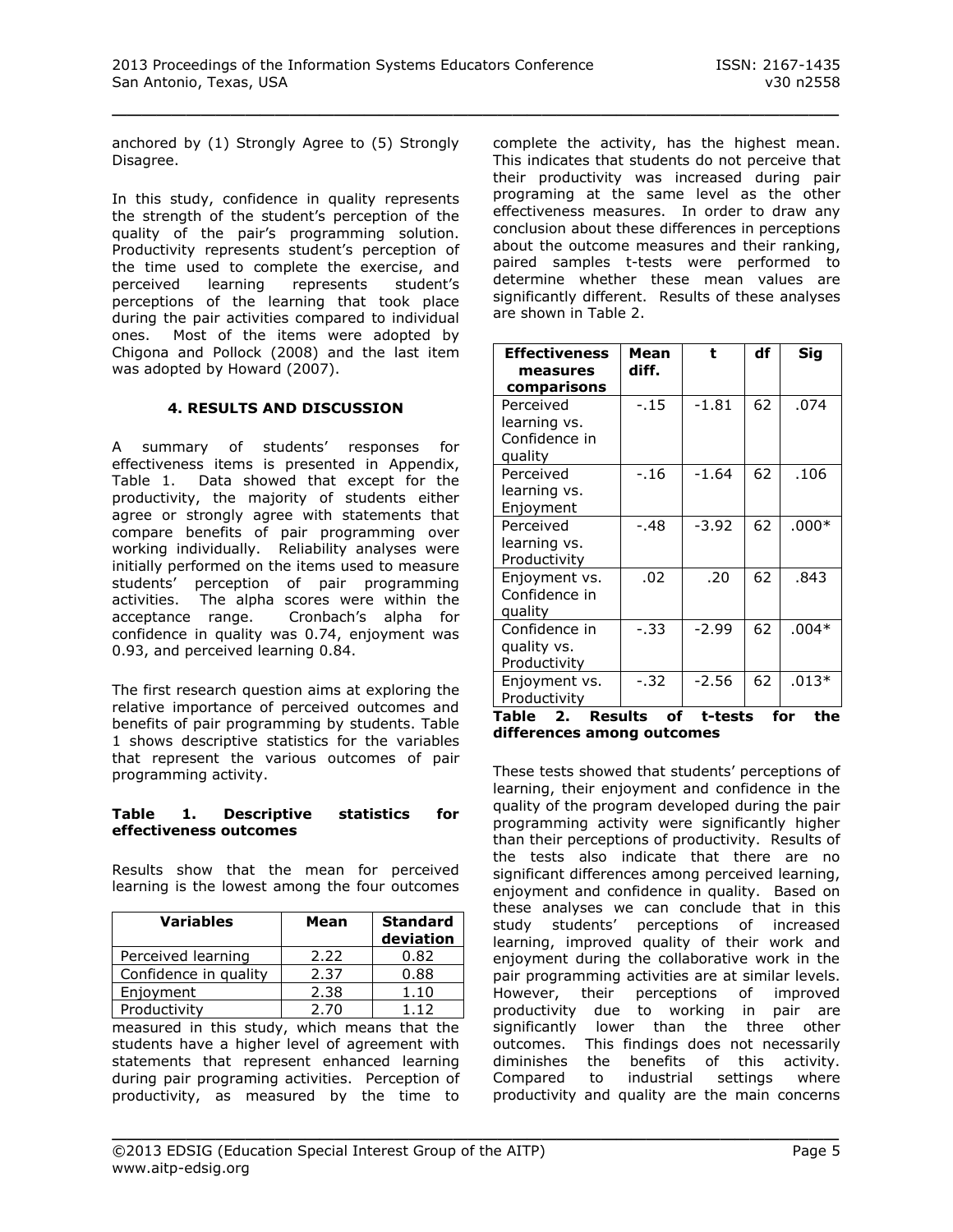associated with the adoption of pair programming, it can be argued that in educational setting productivity is of a lesser importance relative to learning and student engagement outcomes.

Another purpose of this study was to examine the role of students' level of experience or exposure to pair programming on the effectiveness outcomes. Hypothesis 1 states that this experience would be positively related to their perceptions of pair programming activities. Experience with pair programming was measured by the number of pair programming sessions students completed during the semester. In the sample used in this study, 7 students or 11% attended only one session, 28 students or 44% attended 2 sessions and 28 students attended 3 sessions. To test this hypothesis, regression analyses were conducted. The independent variable in these analyses was number of sessions attended. The dependent variables for each of the analyses were the effectiveness outcomes. Summary of results for these analyses are presented in Table 3.

| <b>Test</b>   | <b>Outcome</b><br>variables | ß       |         | р       |
|---------------|-----------------------------|---------|---------|---------|
|               | Perceived                   | $-0.27$ | $-2.20$ | $.032*$ |
|               | learning                    |         |         |         |
| $\mathcal{P}$ | Confidence                  | $-0.17$ | $-1.35$ | .183    |
|               | in quality                  |         |         |         |
| 3             | Enjoyment                   | $-0.27$ | $-2.19$ | $.032*$ |
|               | Productivity                | $-0.08$ | $-0.62$ | .539    |

**Table 3. Summary of regression analyses with number of sessions attended as independent variable** 

Results showed that the number of sessions completed has a significant effect on students' perceptions of learning and their enjoyment during these sessions. In other words, the more session they attended, the more they perceived to have learned more during pair programming and the higher the level of enjoyment. The results also indicate that the number of sessions does not have a significant effect on the confidence in quality and productivity. One explanation for these findings might be the fact that this study used pair rotation. Attending more sessions provided more opportunities to work with different classmates with different levels of skills. Also, as they became more familiar with the procedures of the pair

programming activities they were able to enjoy the activity more.

In addition to the role of experience, this study considered the role of perceived partner effort. The second hypothesis stated that the perceived partner effort would not impact effectiveness outcomes. To test this hypothesis, regression analyses were performed. Summary of these analyses are presented in Table 4.

| <b>Test</b>   | <b>Outcome</b><br>variables |      |      | р       |
|---------------|-----------------------------|------|------|---------|
| 1             | Perceived<br>learning       | 0.37 | 3.08 | $.003*$ |
| $\mathcal{L}$ | Confidence<br>in quality    | 0.42 | 3.65 | $.001*$ |
| 3             | Enjoyment                   | 0.46 | 3.99 | $.000*$ |
|               | Productivity                | 0.40 | 3.35 | $.001*$ |

|  |  |  | Table 4. Summary of regression analyses     |  |  |
|--|--|--|---------------------------------------------|--|--|
|  |  |  | with partner effort as independent variable |  |  |

Results indicate that perceived partner effort had a significant effect on the effectiveness outcomes. This leads to the rejection of hypothesis 2. In this study, students' perceived partner effort has a positive significant effect on all effectiveness outcomes. The greater the student perceived their partners were equally contributing to the group activity, the greater was their perceived learning, confidence in work quality, enjoyment and productivity. These findings contradict those of some of the previous research where social loafing did not affect learning from the group activity or the quality of work. In this study, lack of partner contribution affects both learning and confidence in the quality of work. As for the other relationships, it is understandable that lack of participation from the other pair member would reduce the level of enjoyment and increase the time the complete the work.

# **5. CONCLUSIONS**

Educators are always trying to find way to incorporate activities that would increase student engagement, learning, and foster their collaborative skills. Despite good intentions, these activities may not always have the desired outcomes of encouraging peer learning, increasing students' social skills, and enhancing student achievement. The objective of this study was to examine effectiveness of pair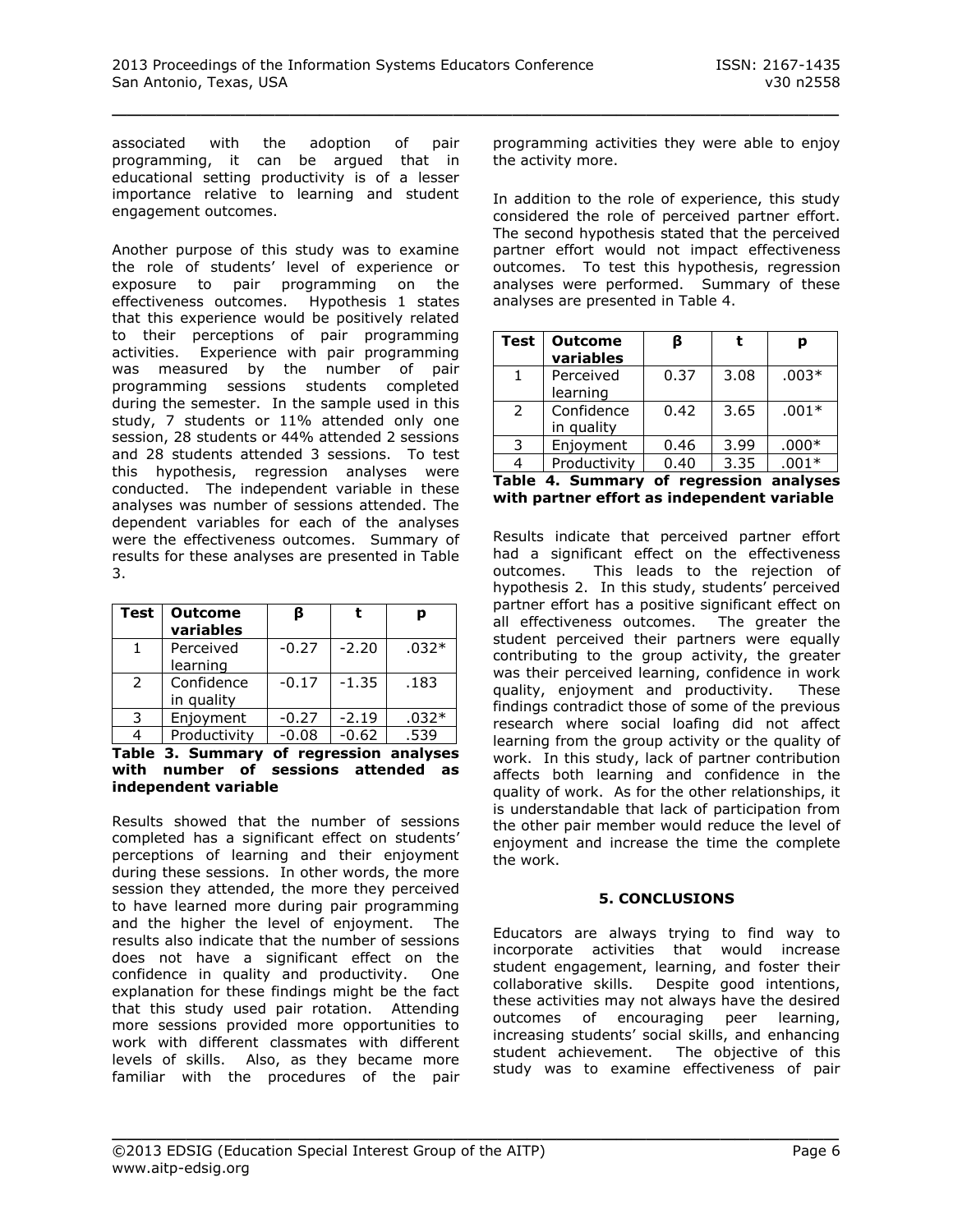programming as a collaborative learning activity in IS education, as perceived by students.

Several factors that represent the effectiveness of this collaborative activity were considered and two main research questions were addressed. First, students' perception for each effectiveness factor was considered in order to determine which outcome had the higher level of achievement. Second, the study focused on the effect of two factors identified by the teamwork literature, experience with the activity and partner involvement on the effectiveness outcomes.

Findings provide some useful insights on the adoption of pair programming as a classroom activity to encourage collaborative learning and foster teamwork skills. Participants in this study perceived participation in this activity as beneficial in several areas such as learning, confidence in the quality of their work and being able to accomplish work faster than they would be working individually. They also enjoyed this type of teamwork in the classroom.

This study also showed that the more students are involved in pair programming exercises, the more they perceive they learn through it more than they would if they worked individually, and the more they enjoyed it. This has important implications for educators interested in adopting this activity in the classroom. To increase the benefits to students, they should plan for several programming activities, to allow for student to become familiar with the procedures and some of the unique aspects of this type of collaboration work. Also, educators should implement measures to ensure that pair members contribute equally to the team activity. This study indicated that this aspect has a significant impact on the outcomes of this activity. It is important to enforce role switching and incorporate peer assessments as a motivation for student to be involved. Pair rotation, having different pair assignments for each session, could contribute to mitigation of social loafing. On the other hand, this could prevent bonding between team members, also known as "pair jellying" in pair programming.

Future research can examine which approach might be more beneficial for student learning. This study focuses on effectiveness of this collaborative activity from the students' perspective. Future studies can examine the impact of the factors analyzed here on more

objective measures of effectiveness such as academic performance and work quality as assessed by the instructor.

#### **6. REFERENCES**

- Balijepally, V., Mahapatra, R., Nerur, S., & Price, K.H. (2009). Are Two Heads Better than One for Software Development? The Productivity Paradox of Pair Programming. *MIS Quarterly, 33(1),* 99-118.
- Beck, K. (2000) *Extreme Programming Explained,* Reading, MA: Addison-Wesley.
- Bevan, J., Werner, L., & McDowell, C. (2002). Guidelines for the Use of Pair Programming in a Freshman Programming Class. *Proceedings of the 15th Conference on Software Engineering Education and Training,* 100-107.
- Braught, G., Wahls, T., & Eby, L. M. (2011). The Case for Pair Programming in the Computer Science Classroom. *ACM Transactions on Computing Education, 11*(1), Article 2.
- Carver, J.C., Henderson, L., He, L., Hodges, J., & Reese, D. (2007). Increased Retention of early Computer Science and Software Engineering Students usign Pair Programming, *20th Conference on Software Engineering Education and Training,* 115- 122.
- Chigona, W., & Pollock, M. (2008). Pair Programming for Information Systems Students New To Programming: Students' Experiences and Teachers' Challenges. *PICMET 2008 Proceedings,*1587-1594.
- Choi, K.S.., Deek., F.P. & Im., I. (2009). Pair Dynamics in Team Collaboration. *Computers in Human Behavior, 25(4),* 844-852.
- Cliburn, D. C. (2003). Experiences with Pair Programming at a Small College. *Journal of Computing Sciences in Colleges, 19*(1), 20- 29.
- Edwards, R. L., Stewart, J. K., & Ferati, M. (2010). Assessing the Effectiveness of Distributed Pair Programming for an Online Informatics Curriculum. *ACM Inroads, 1*(1), 48-54.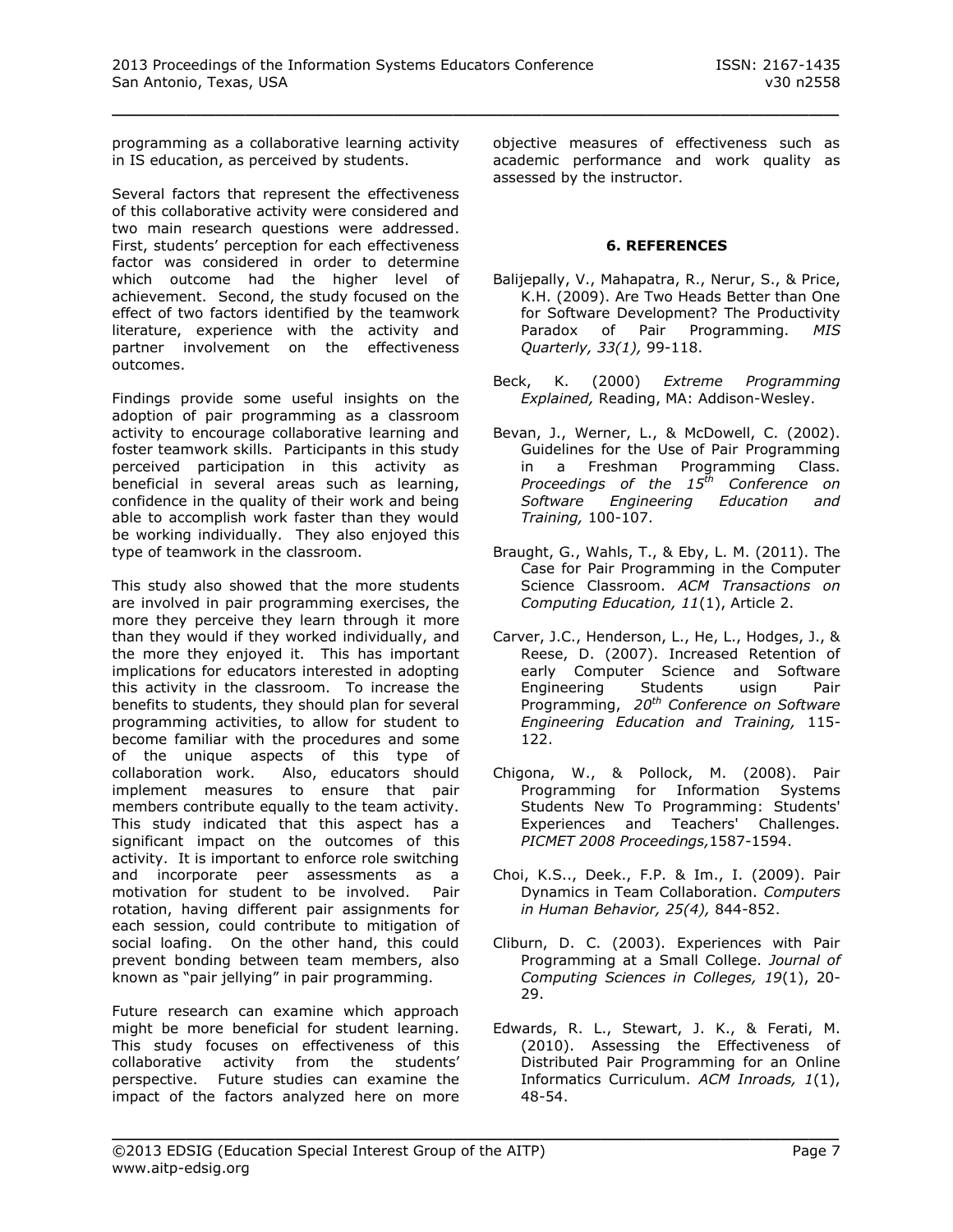- Figl, K. (2010). A Systematic Review of Developing Team Competencies in Information Systems Education. *Journal of Information Systems Education*, *21*(3),323- 337.
- Jassawalla, A., Sashittal, H. & Malshe, A. (2009). Students' Perception of Social Loafing: Its Antecedents and Consequences in Undergraduate Business Classroom Teams. *Academy of Management Learning and Education, 8*(1), 41-54.
- Hahn, J., Mentz, E., & Meyer, L. (2009). Assessment Strategies for Pair Programming. *Journal of Information Technology Education, 8*, 273-284.
- Hanks, B. (2008). Empirical Evaluations of Distributed Pair Programming. *International Journal of Human-Computer Studies, 66,*  530-544.
- Hasan, B, Ali, J. (2007). An Empirical Examination of Factors Affecting Group Effectiveness in Information Systems Projects. *Decision Sciences Journal of Innovative Education, 5*(2), 229-244.
- Howard, E. V. (2007). Attitudes on Using Pair-Programming. *Journal of Educational Technology Systems, 35*(1), 89-103.
- Katira, N., Williams, L., Wiebe, E., Miller, C., Balik, S., & Gehringer, E. (2004). On Understading Compatibility of Student Pair Programmers. *ACM Technical Symposium on Computer Science Education,* pp.7-11.
- Littlepage, G., Robison, W. & Reddington, K. (1997). Effects of Task Experience and Group Experience on Group Performance, Member Ability, and Recognition of Expertise, *Organizational Behavior and Human Decision Processes, 69*(2), 133–147.
- McDowell, C., Werner, L., Bullock, H.E., Fernald, J. (2006). Pair Programming Improves Student Retention, Confidence, and Program Quality. *Communication of the ACM,49(8),*  90-95.
- Mendes, E., Al-Fakhri, L.B., & Luxton-Reilly, A. (2006). A Replicated Experiment of Pair-Programming in a 2<sup>nd</sup> year Software Development and Design Computer Science

Course. *Proceedings of the 11th Annual SIGCSE Conference on Innovation and Technology in Computer Science Education,* 108-112.

- Mentz, E., van der Walt, J., & Goosen, L. (2008). The effect of incorporating learning principles in pair programming for student teachers. *Computer Science Education, 18*(4), 247-260.
- Muller, M. (2007). Do Programmers Pairs Make Different Mistakes than Solo Programmers? *The Journal of Systems and Software, 80,*  1460-1471.
- Preston, D. (2005). Pair Programming as a Model of Collaborative Learning: A Review of the Research. *Journal of Computing in Small Colleges, 20*(4), 39-45.
- Salleh, N., Mendes, E., & Grundy, J. (2011) Empirical Studies of Pair Programming for CS/SE Teaching in Higher Education: A Systematic Literature Review. *IEEE Transactions on Software Engineering*, 37 (4), 509-525.
- Simon, B., & Hanks, B. (2008). First-Year Students' Impressions of Pair Programming. *ACM Journal on Educational Resources in Computing, 7*(4), Article 5.
- Sfetsos, P., Stamelos, I., Angelis, L., & Deligiannis, I. (2009). An Experimental Investigation of Personality Types Impact on pair effectiveness in Pair Programming. *Empirical Software Engineering, 14,* 187- 226.
- Van Toll, T., Lee, R., & Ahlswede, T. (2007). Evaluating Usefulness of Pair Programming in a Classroom Setting. *Proceedings of the 6 th IEEE/ACIS International Conference on Computer and Information Systems,* 302- 308.
- Werner, L., Hanks, B., & McDowell, C. (2004). Pair-Programming Helps Female Computer Science Students. *ACM Journal of Educational Resources in Computing, 4*(1), 1-8.
- Williams, L. & Kessler R. (2001). Experiments with Industry's "Pair-Programming" Model in the Computer Sciene Classroom. *Computer Science Education, 11(1),*7-20.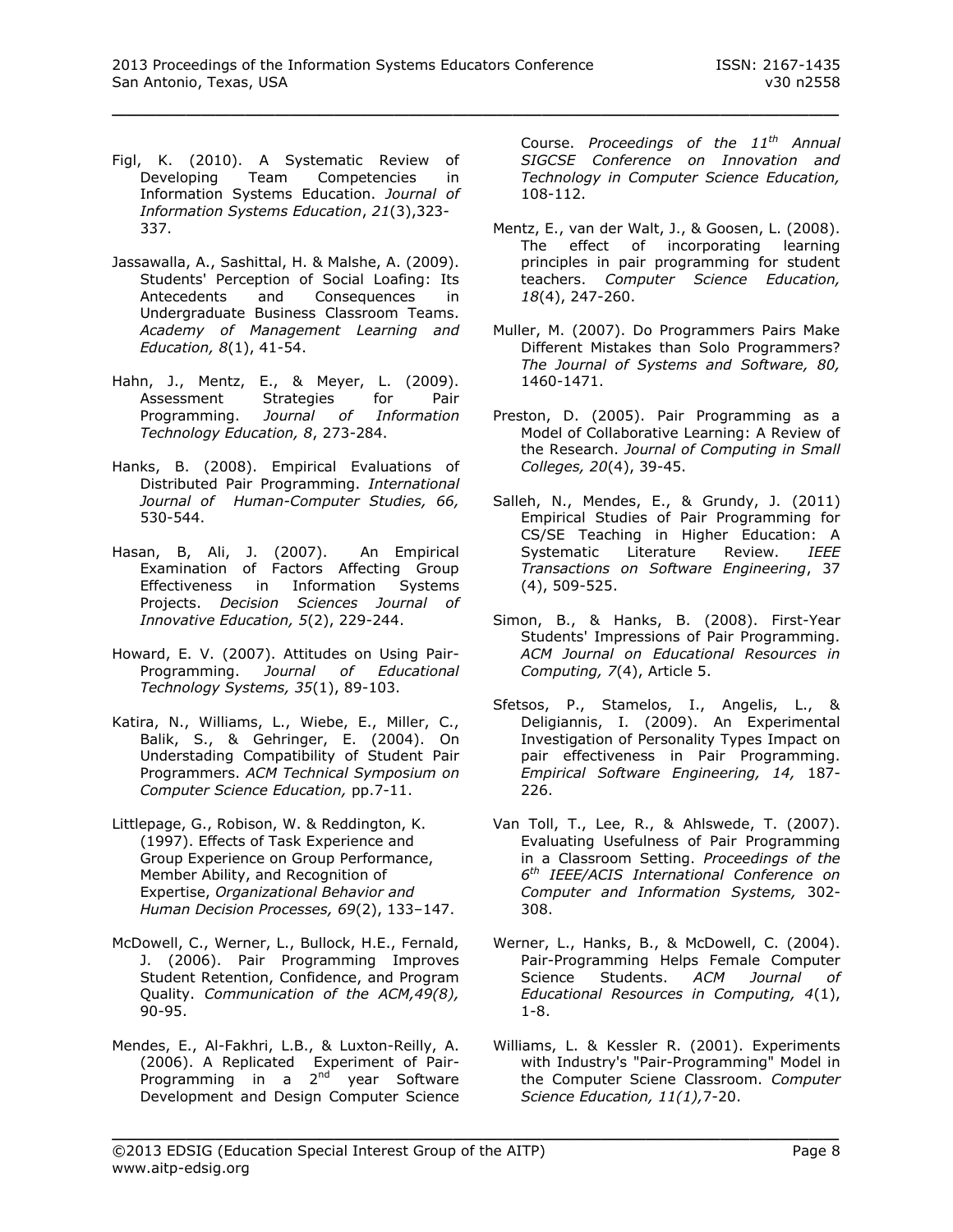- Williams, L., Wiebe, E., Yang, K., Ferzli, M., & Miller, C. (2002). In Support of Pair Programming in the Introductory Compute Science Course. *Computer Science Education, 12(3),* 197-212.
- Williams, L., McCrickard, D. S., Layman, L., & Hussein, K. (2008). Eleven guidelines for Implementing Pair Programming in the Classroom. *Agile 2008 Conference,* 445-452.
- Wray, S. (2010). How Pair Programming Really Works. *IEEE Software, January/February*, 50-55.
- Wong, Y. K, Shi, Y., & Wilson, D. (2004). Experience, Gender Composition, Social Presence, Decision Process Satisfaction and group performance, *ACM Computer Science Press*, Dublin, Ireland, pp. 452-461.
- Zacharis, N. Z. (2011). Measuring the Effects of Virtual Pair Programming in an Introductory Programming Java Course. *IEEE Transactions on Education, 54*(1), 168-170.